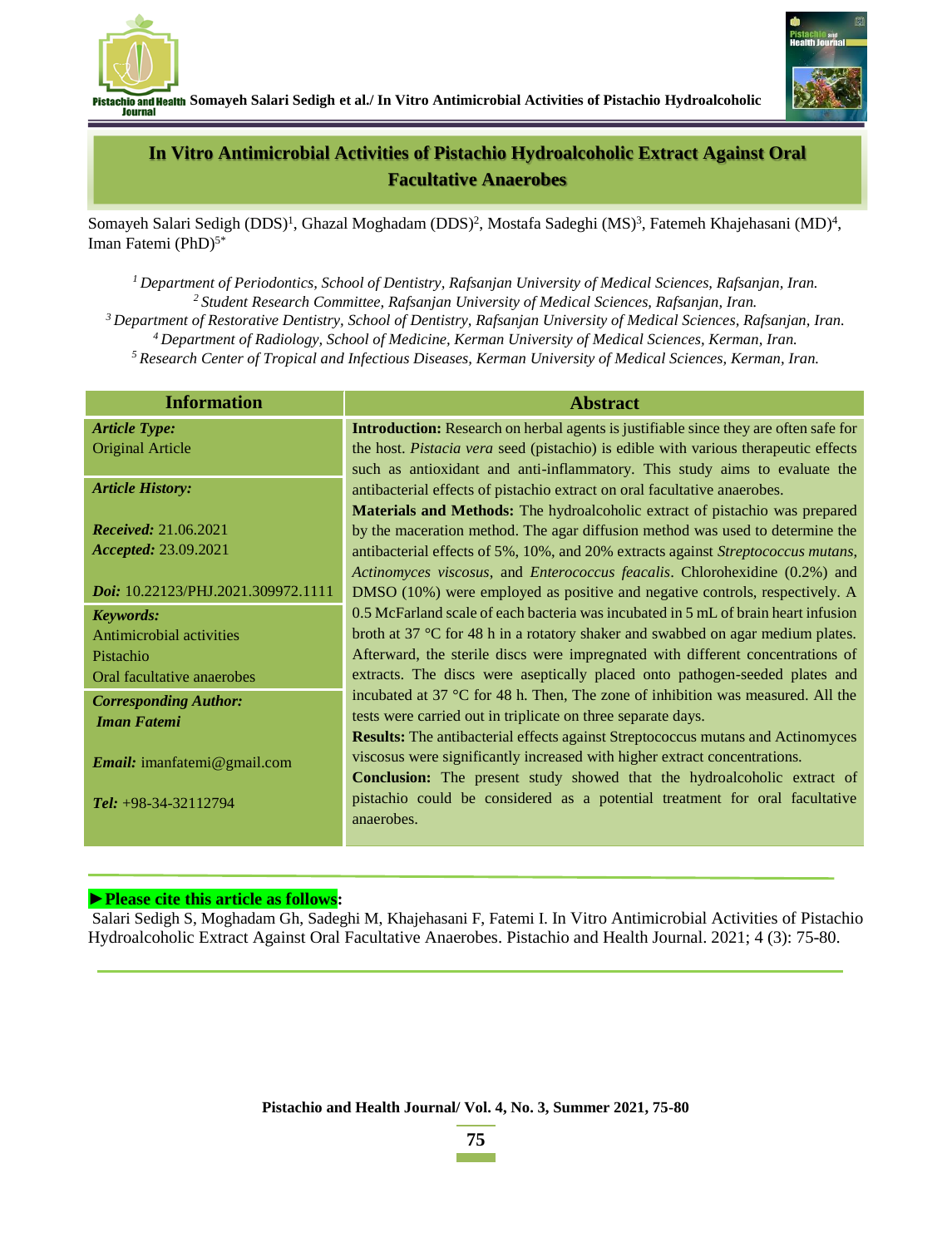## **1. Introduction**

Oral pathogens include hundreds of different bacteria, fungi, and viruses, living in various areas of the oral cavity [1]. These pathogens cause a wide range of oral diseases, such as dental caries, gingivitis, periodontitis, and endodontic infections, and lead to several systemic disorders, including stroke, diabetes, pneumonia, and cardiovascular diseases [2]. On the other hand, oral bacteria inhibit the healing of oral ulcers by infecting the wound, causing a significant challenge for clinicians [3]. Therefore, an appropriate and lowcomplication treatment is essential. It is wellestablished that *Streptococcus mutans* is the leading cause of dental caries via adhesion to the tooth surface and the conversion of sucrose and other sugars to harmful acids in the tooth enamel [4]. Moreover, *Enterococcus faecalis* is the most common species isolated from root canals after unsuccessful endodontic treatment [5]. Some studies have also reported a relationship between *Enterococcus faecalis* and the incidence of periodontal diseases [6]. *Actinomycosis viscosis* is one of the most common pathogens of the oral cavity associated with periodontitis by stimulating inflammatory reactions [7, 8].

Herbal medicines are available and inexpensive, and scientists use plants to discover new drugs. For example, the efficacy of some medicinal plants with antibacterial effects has been proven in several *in vitro*, *in vivo*, and clinical trials.

*Pistacia vera* (Anacardiaceae) has been known for its medicinal properties since ancient times [9, 10]. The seeds of *P. vera*  (pistachio) contain phytochemicals such as oleoresins, triterpenoids, β-carotenes, phytosterols, fatty acids, α-tocopherols, and lutein [11, 12]. Moreover, pistachio extract has many pharmacological effects such as antimicrobial [13], antioxidant [14, 15], and anti-inflammatory [16]. It is well-documented that agents with antimicrobial properties have beneficial effects on wound treatment [17, 18].

To the best of the authors' knowledge, there is no previous report in the field of dentistry about the effects of pistachio extract on oral bacteria. This study aims to investigate the effects of pistachio extract on three oral facultative anaerobes using the antibiogram test.

# **2. Materials and methods**

## **Ethical considerations**

The study was approved by the local ethics committee of Rafsanjan University of Medical Sciences (Ethical number: IR.RUMS.REC.1398.047).

#### **Chemicals**

Brain heart infusion (BHI) broth was purchased from Merck KGaA (Darmstadt, Germany). Dimethyl sulfoxide (DMSO) was obtained from Sigma-Aldrich Company (Darmstadt, Germany). Chlorohexidine was purchased from IRAN NAJO Company (Tehran, Iran).

#### **Pistachio hydroalcoholic extract (PHE)**

Dried Akbari pistachios (the plant authenticated by an expert in Pistachio Research Institute of Iran; genetic code: M30) were collected from Rafsanjan, Iran, in 2018. Pistachio nuts were pulverized (100 g) and soaked in 1 L of ethanol (80%) for 72 h to prepare the extract. The extract was then concentrated in a rotary under low pressure and stored at -20ºC.

**Pistachio and Health Journal/ Vol. 4, No. 3, Summer 2021, 75-80**

**76**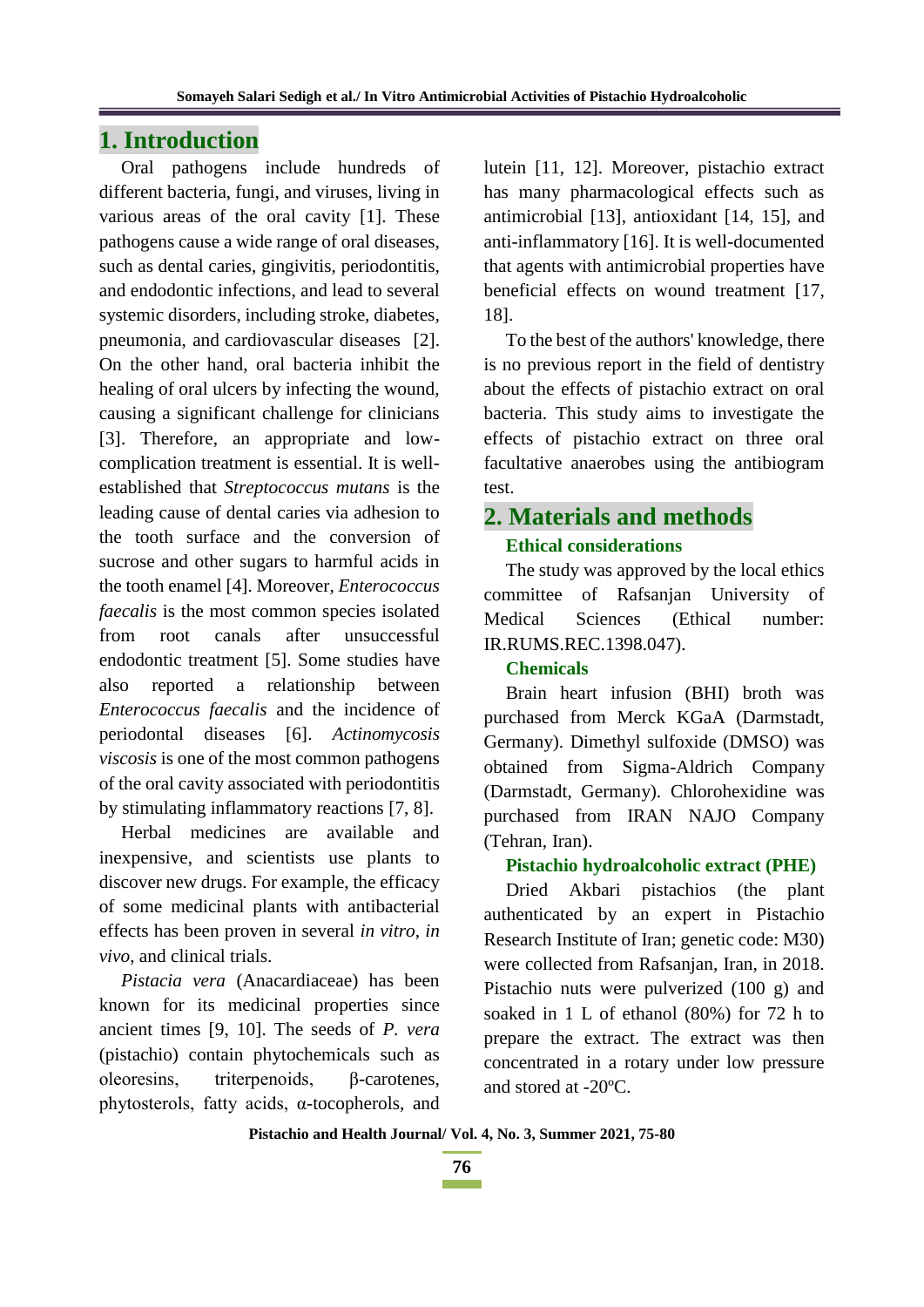**Microbial strains and disc diffusion assay**

*Streptococcus mutans* (PTCC 1683), *Enterococcus faecalis* (PTCC 1393), and *Actinomyces viscosus* (PTCC 1202) were obtained from the Persian type culture collection (PTCC; Tehran, Iran) and utilized for antimicrobial testing.

Each bacterial inoculum was prepared in 5 mL of BHI broth, set to a 0.5 McFarland scale  $(1 \times 106 \text{ CFU/mL})$ , and incubated at 37 °C for 48 h in a rotatory shaker. The bacterial cultures were then swabbed on selective agar medium plates. Next, the sterile discs (6 mm) were impregnated with extracts at the concentrations of 5%, 10%, and 20% and left to soak for 10-15 min. The discs were aseptically placed onto pathogenseeded plates and incubated at 37 °C for 48 h. The zone of inhibition (mm) generated by the extracts against the indicator pathogenic bacteria was measured after 48 h. 0.2% Chlorohexidine and vehicle of the extract (10% DMSO) were employed as positive and negative controls, respectively. All the tests were performed in triplicate on three separate days.

#### **Statistical analysis**

Statistical analysis was conducted using the GraphPad Prism program (version 6.01, GraphPad Software, USA). The results were expressed as mean±standard deviation (SD). The normality of values was evaluated by the Shapiro-Wilk test. The differences between the groups were assessed using a one-way analysis of variance (ANOVA), followed by the Tukey post-hoc analysis. Statistical significance was defined as  $p < 0.05$ .

## **3. Results**

According to the results of this study, PHE at all concentrations showed the most antibacterial effects against *Streptococcus mutans* (p<0.05) and *Actinomycosis viscosus*   $(p<0.05)$ ; however, its effects were not as strong as the antimicrobial effects of chlorhexidine (Table 1).

|                      | <b>Negative</b> | <b>Positive</b>   | <b>PHE 5%</b>     | <b>PHE 10%</b>        | <b>PHE 20%</b>        |
|----------------------|-----------------|-------------------|-------------------|-----------------------|-----------------------|
|                      | control         | control           |                   |                       |                       |
| Actinomyces          | $0\pm 0$        | $33.0 \pm 0.7***$ | $8.8 \pm 0.7$ *** | $11.8 \pm 0.7$ ***    | $16.2 \pm$            |
| viscosis             |                 |                   | ###               | ###                   | $0.5$ ### ***         |
| <b>Streptococcus</b> | $0\pm 0$        | $25.0 \pm 0.4***$ | $6.1 \pm 0.4$ *** | $8.6 \pm 0.2$ ### *** | $11.6 \pm$            |
| mutans               |                 |                   | ###               |                       | $0.5$ ### ***         |
| Enterococcus         | $0 \pm 0$       | $13.9 \pm 0.5***$ | $0 \pm 0^{$       | $0 \pm 0^{$           | $0 \pm 0^{ \# \# \#}$ |
| faecalis             |                 |                   |                   |                       |                       |

**Table 1.** The antimicrobial activity of the pistachio hydroalcoholic extract

The numbers stand for inhibition zones. The results were expressed as mean  $\pm$  SD.

\*\*\*p<0.001 as compared with the negative control group.

###p<0.001 as compared with the positive control group.

PHE: Pistachio hydroalcoholic extract.

**77**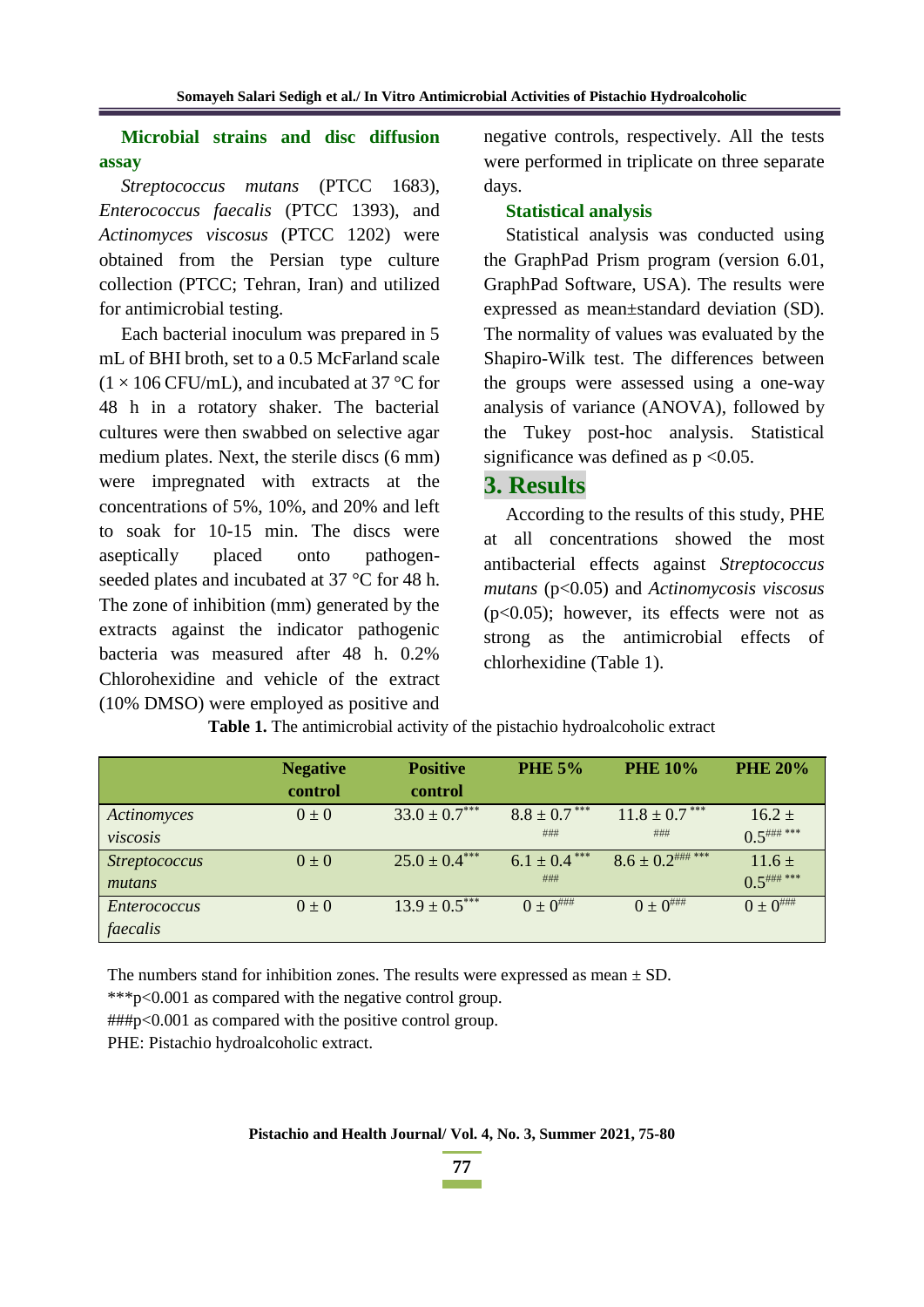## **4. Discussion**

The significant increase in the resistance of pathogenic microorganisms to antimicrobial agents is one of the most central health challenges at present [19]. Therefore, herbal products have become an important source for the production of antimicrobial agents. In the present study, the effects of pistachio extract against three bacteria (*Streptococcus mutans*, *Actinomyces viscosis*, and *Enterococcus faecalis*) that play key roles in oral infections are studied.

The study showed PHE antibacterial effects against *Streptococcus mutans* and *Actinomycosis viscosus* but not against *Enterococcus faecalis.*

In line with this finding, Magi et al. found that oleoresin, which is one of the components of *Pistacia vera* L*.,* has antimicrobial activity against *Streptococcus mutans* [20]. It has been shown that oleoresin has antibacterial properties via deleterious effects on the bacterial membrane and membrane pumps [21]. According to the study by Gutiérrez-Morales et al., the methanolic leaf extract of *P. vera* has antibacterial activity against different *staphylococcus* species [22]. In a study by Bisignano et al., the antimicrobial and antifungal activity of pistachio extract on different pathogenic microorganisms is reported [23]. Alma et al. attribute the antimicrobial activity of the essential oils from the gum of *P. vera* to its bioactive compounds, such as carvacrol, kampen, and limonene [24]. Sharifi et al. show that the mastic gum of *Pistacia lentiscose* and *Pistacia atlantica* contains a high molecular weight polymer (cis-1,4-poly-β-myrcene), which has antimicrobial properties [25]. The present study shows that pistachio extract has no antibacterial effects against *Enterococcus faecalis*. Contrary to the present work results,

Ozçelik et al. show that the lipophilic extract of pistachio has antimicrobial effects against *Enterococcus faecalis* [26]. These conflicting results can be attributed to the differences the herbal extract source and the preparation method (hydroalcoholic vs. lipophilic extract). Our results also indicate that 10% DMSO has no inhibitory effect on the growth of the studied bacterial species; it can be concluded that the observed antibacterial effect against *Streptococcus mutans* and *Actinomycosis viscosus* is exclusively related to pistachio extract.

## **5. Conclusion**

The study demonstrated PHE antibacterial effects against *Streptococcus mutans* and *Actinomycosis viscosus*, which were completely dependent on the concentration of the extract. Therefore, the results of the current study open new horizons to the clinical usage of PHE for oral infections.

## **Acknowledgment**

This paper is derived from the D.M.D thesis (Ghazal Moghadam) and was supported by a grant (98033) from the Vice-Chancellor for Research and Technology, Rafsanjan University of Medical Sciences, Rafsanjan, Iran.

## **Author contributions**

SSS and IF conceived and designed the experiments. GM performed the experiments. SSS and MS analyzed the data. IF and SSS contributed reagents/materials/analysis tools. IF and FK wrote the paper. All authors read and approved the final manuscript.

## **Declaration of interest**

The authors declare that there is no conflict of interest.

## **Abbreviations**

PHE: Pistachio hydroalcoholic extract; DMSO: dimethyl sulfoxide; PTCC: Persian

**Pistachio and Health Journal/ Vol. 4, No. 3, Summer 2021, 75-80**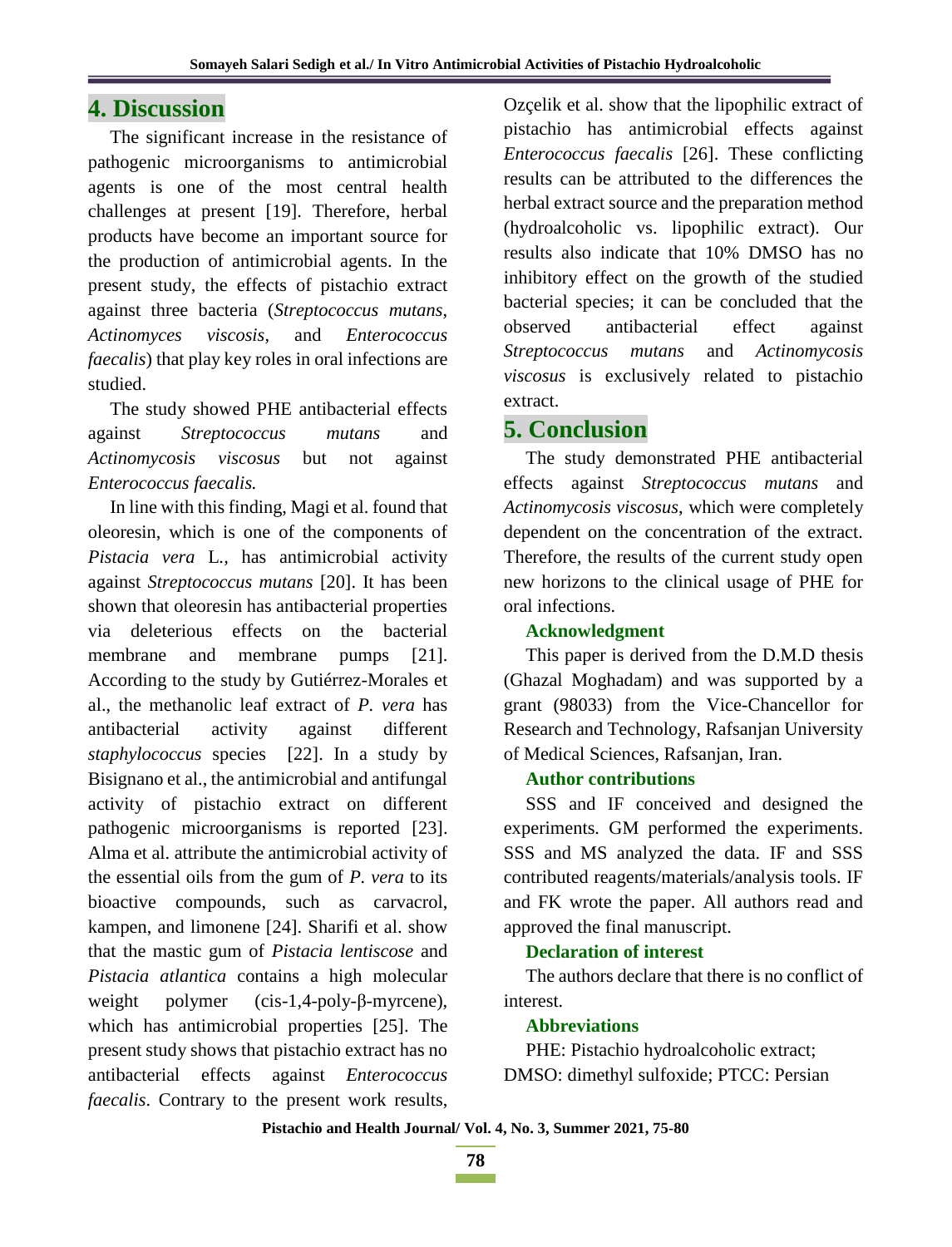type culture collection; BHI: brain heart infusion.

## **References**

- 1- Zhang Y, Wang X, Li H, Ni C, Du Z, Yan F. Human oral microbiota and its modulation for oral health. Biomed Pharmacother. **2018**;*99:883-93*.
- 2- Yamashita Y, Takeshita T. The oral microbiome and human health. J Oral Sci. **2017**;*59(2):201-6*.
- 3- Krishnan K, Chen T, Paster BJ. A practical guide to the oral microbiome and its relation to health and disease. Oral Dis. **2017**;*23(3):276- 86*.
- 4- Silva CBD, Mendes MM, Rodrigues BR, Pereira TL, Rodrigues DBR, Rodrigues Junior V, Ferriani VPL, Geraldo-Martins VR, Nogueira RD. Streptococcus mutans detection in saliva and colostrum samples. Einstein (Sao Paulo). **2019**;*17(1):eAO4515*.
- 5- Saatchi M, Shokraneh A, Navaei H, Maracy MR, Shojaei H. Antibacterial effect of calcium hydroxide combined with chlorhexidine on Enterococcus faecalis: a systematic review and meta-analysis. J Appl Oral Sci. **2014**;*22(5):356- 65*.
- 6- Balaei-Gajan E, Shirmohammadi A, Abashov R, Agazadeh M, Faramarzie M. Detection of enterococcus faecalis in subgingival biofilm of patients with chronic refractory periodontitis. Med Oral Patol Oral Cir Bucal. **2010**;*15(4):e667-70*.
- 7- Shimada E, Kataoka H, Miyazawa Y, Yamamoto M, Igarashi T. Lipoproteins of Actinomyces viscosus induce inflammatory responses through TLR2 in human gingival

epithelial cells and macrophages. Microbes Infect. **2012**;*14(11):916-21*.

- 8- Zhang S, Wang QQ, Zhang CF, Soo I. Identification of dominant pathogens in periapical lesions associated with persistent apical periodontitis. Chin J Dent Res. **2010**;*13(2):115-21*.
- 9- Hakimizadeh E, Jandaghi F, Hajmohammadi M, Fatemi I, Kaeidi A, Shamsizadeh A. Pistachio extract improves neurocognitive behaviors in ovariectomized mice. Research Journal of Pharmacognosy. **2019**;*6(4):45-51*.
- 10- Iranmanesh F, Mousaei Amin A, Shamsizadeh A, Fatemi I, Malaki Rad A, Rahnama A. Effects of Pistacia vera hydro-alcoholic extract on carbon tetrachloride-induced hepatotoxicity in male rats. Iranian Journal of Pharmacology and Therapeutics. **2016**;*14(2):35-0*.
- 11- Rajaei A, Barzegar M, Mobarez AM, Sahari MA, Esfahani ZH. Antioxidant, anti-microbial and antimutagenicity activities of pistachio (Pistachia vera) green hull extract. Food and chemical toxicology : an international journal published for the British Industrial Biological Research Association. **2010**;*48(1):107-12*.
- 12- Fatehi F, Fatemi I, Shamsizadeh A, Hakimizadeh E, Bazmandegan G, Khajehasani F, Rahmani M. The effect of hydroalcoholic extract of Pistacia vera on pentylenetetrazoleinduced kindling in rat. Research Journal of Pharmacognosy. **2017**;*4(2):45-51*.
- 13- Magiatis P, Melliou E, Skaltsounis AL, Chinou IB, Mitaku S. Chemical composition and

**Pistachio and Health Journal/ Vol. 4, No. 3, Summer 2021, 75-80**